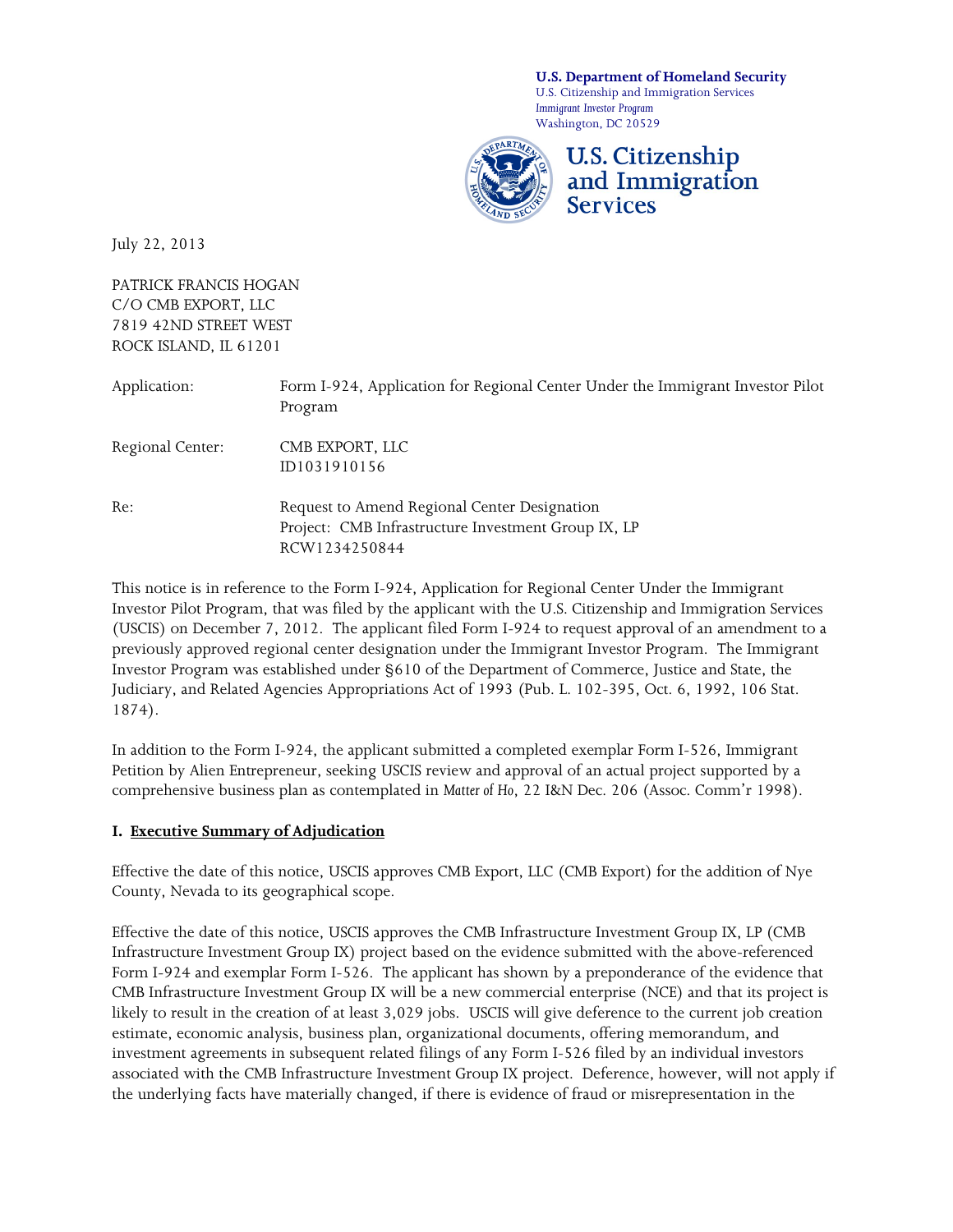record of proceeding, or if this favorable decision is determined to be legally deficient (involved an objective mistake of fact or law).

# **II. Procedural History**

On August 15, 1997, USCIS approved CMB Export, LLC for participation in the Immigrant Investor Program as a designated regional center. Based upon the initial designation and subsequently approved amendments, CMB Export has an approved geographical scope of the State of California. It now seeks to amend its geographical scope to include Nye County, Nevada and to include an actual project managed by CMB Infrastructure Investment Group IX, an NCE established on August 30, 2011.

# **III. Geographical Scope**

The applicant requested that USCIS expand its geographical scope to include Nye County, Nevada. USCIS approves the request. Effective the date of this notice, the applicant's authorized geographical scope includes the State of California and Nye County, Nevada.

# **IV. The Project**

Effective the date of this notice, USCIS approves the applicant's amendment request to add the following actual capital investment project supported by an exemplar Form I-526:

| Project                    | <b>Type of Project</b> | <b>Organization Documents</b>          | Date of Document     |  |
|----------------------------|------------------------|----------------------------------------|----------------------|--|
| CMB                        | Construction of        | Comprehensive Business Plan            | Dated 11/27/2012     |  |
| Infrastructure             | two $(2)$ solar        | Economic Analysis                      | Dated 11/30/2012     |  |
| <b>Investment Group</b>    | power plants           | Subscription Agreement                 | Submitted 12/07/2012 |  |
| IX                         |                        | Limited Partnership Agreement          | Submitted 12/07/2012 |  |
|                            | Investment:            | Private Placement Memorandum           | Dated 11/06/2012     |  |
| (1) Rice Solar             | Loan                   | Loan Agreement between                 | Dated 11/06/2012     |  |
| <b>Energy power</b>        |                        | SolarReserve CSP Finance, LLC as       |                      |  |
| plant                      |                        | borrower and CMB Infrastructure        |                      |  |
|                            |                        | Investment Group IX as lender          |                      |  |
| Geographic                 |                        | Certificate of Limited Partnership for | Dated 08/30/2011     |  |
| <b>Location: Riverside</b> |                        | CMB Infrastructure Investment          |                      |  |
| County, CA                 |                        | Group IX                               |                      |  |
|                            |                        |                                        |                      |  |
| (2) Crescent Dunes         |                        |                                        |                      |  |
| <b>Solar Energy</b>        |                        |                                        |                      |  |
| power plant                |                        |                                        |                      |  |
|                            |                        |                                        |                      |  |
| Geographic                 |                        |                                        |                      |  |
| Location: Nye              |                        |                                        |                      |  |
| County, NV                 |                        |                                        |                      |  |
|                            |                        |                                        |                      |  |
| Exemplar of Form           |                        |                                        |                      |  |
| $I-526$                    |                        |                                        |                      |  |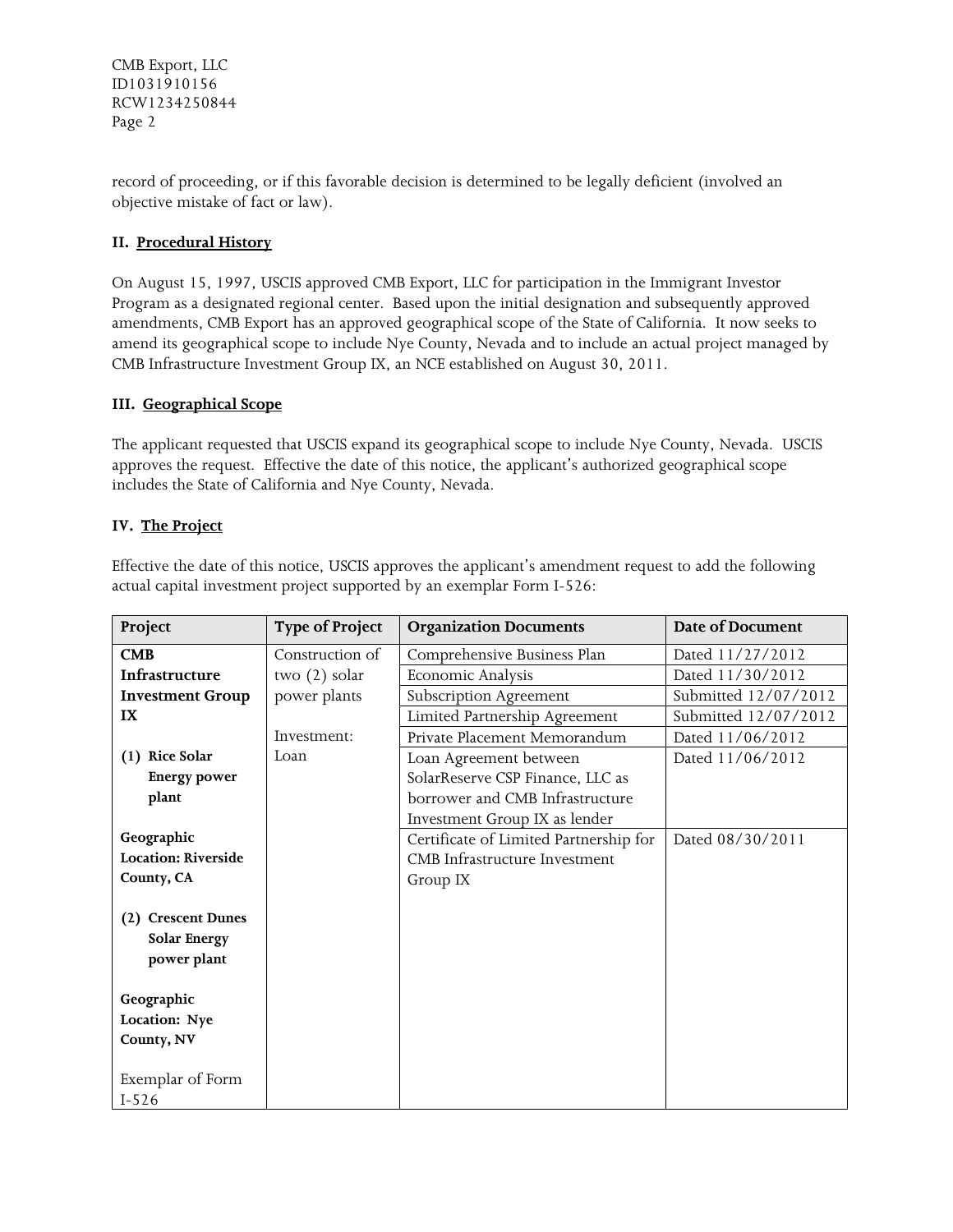**Note:** If changes to this project and its supporting documents are found in a subsequent Form I-526 petition or Form I-829, Petition by Entrepreneur to Remove Conditions, USCIS will review the supporting documents once more to ensure compliance with EB-5 program requirements.

The requested amendment identifies the NCE of the proposed project as CMB Infrastructure Investment Group IX, which was formed as a limited partnership in the State of California on August 30, 2011. The proposed project is a loan from CMB Infrastructure Investment Group IX to SolarReserve CSP Finance of up to \$90 million. SolarReserve CSP Finance will use the funds for equity shares in two solar energy plant construction projects. For each of the power plants, the applicant presented economic models for both statewide and Workforce Drawing Area multipliers. USCIS accepts the analysis based on multipliers for the Workforce Drawing Areas, which consist of the counties from which 98% of the regional commuters in the projects' areas are drawn.

#### Power Plant 1: Rice Solar Energy

The Rice Solar Energy power plant is located within the targeted employment area (TEA) of Riverside County, California. The project consists of Phase I of construction of a solar power energy plant. Phase I is estimated to cost \$49 million. SolarReserve CSP Finance will provide \$10 million through the loan from CMB Infrastructure Investment Group IX and a SolarReserve affiliate will provide the remaining \$39 million. When Workforce Drawing Area multipliers are used, the project is predicted to create 205 indirect jobs.

#### Power Plant 2: Crescent Dunes Solar Energy

The Crescent Dunes Solar Energy power plant is located within the TEA of Nye County, Nevada. Construction on this power plant began in August of 2011 and is estimated to be completed by the end of 2013. The total cost of the Crescent Dunes power plant is estimated to be \$974 million. SolarReserve CSP Finance will provide \$55 to \$80 million of this total amount from its EB5 investor capital loan. Of the remaining cost, \$715 million will be from a loan from the U.S. Department of Energy, \$164 million will be from other equity partners, and between \$15 and \$40 million (depending on the total amount of EB5 funds loaned) will be non-EB5 capital from SolarReserve affiliates.<sup>1</sup> When Workforce Drawing Area multipliers are used, this construction is predicted to create 5,648 indirect jobs, of which the applicant will be credited a total of 2,824 jobs.

# **V. Job Creation**

l

The job creation methodology presented in the economic impact analysis and underlying business plan is found to be reasonable based on the following inputs, when applying the RIMS II economic model.

<sup>1</sup> The amount of total investment by SolarReserve affiliates will be \$95 million. The amount of non-EB5 capital will be the difference between \$95 million and the amount of the EB-5 capital loan.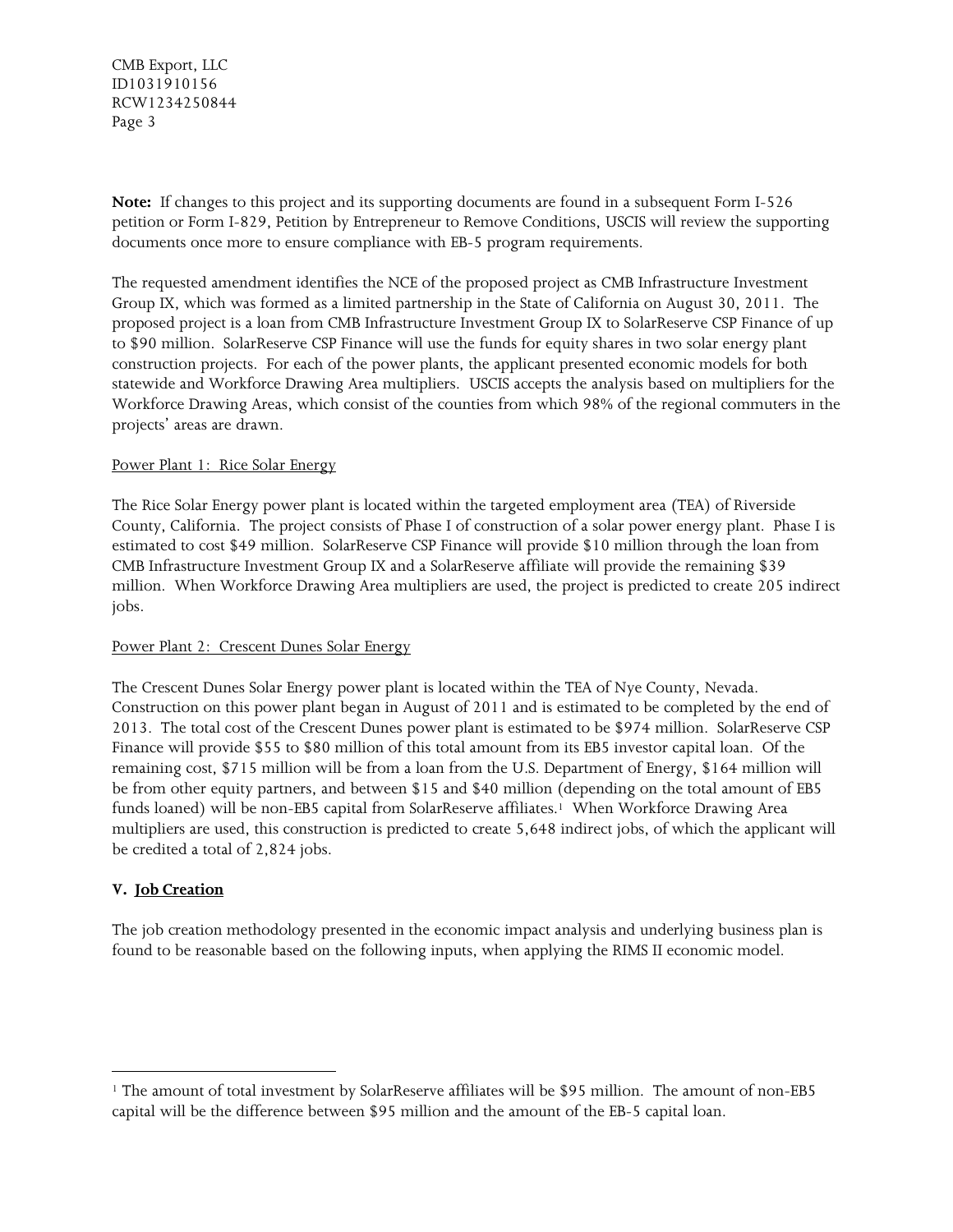| <b>CMB Infrastructure Investment Group IX Job Creation Estimates</b> |                                                                                     |                                                |                                                 |                                           |                                                 |  |  |  |
|----------------------------------------------------------------------|-------------------------------------------------------------------------------------|------------------------------------------------|-------------------------------------------------|-------------------------------------------|-------------------------------------------------|--|--|--|
| <b>NAICS</b>                                                         | Activity                                                                            | Qualifying<br><b>Project Costs</b><br>(\$2008) | <b>Final Demand</b><br>Employment<br>Multiplier | <b>Direct</b><br>Employment<br>Multiplier | Total<br><b>Indirect Jobs</b><br><b>Created</b> |  |  |  |
| Rice                                                                 |                                                                                     |                                                |                                                 |                                           |                                                 |  |  |  |
| 237130                                                               | Power and<br>Communication<br>Line and Related<br><b>Structures</b><br>Construction | \$27,645,523                                   | 15.7329                                         | 2.1248                                    | 205                                             |  |  |  |
| <b>Crescent Dunes</b>                                                |                                                                                     |                                                |                                                 |                                           |                                                 |  |  |  |
| 237130                                                               | Power and<br>Communication<br>Line and Related<br>Structures<br>Construction        | \$851,403,035                                  | 12.9068                                         | 1.9459                                    | 2,824                                           |  |  |  |
| <b>Total Job Creation:</b>                                           |                                                                                     |                                                |                                                 |                                           |                                                 |  |  |  |

Total Indirect Jobs Created are calculated as [(Qualifying Project Costs (\$2008) in \$Millions x Final Demand Employment Multiplier) / (Direct Employment Multiplier)].

For the Crescent Dunes Project, the applicant claims only 50% of total indirect jobs so the Total Indirect Jobs Created is divided by 2.

\*Only the indirect jobs created through construction were submitted by the petitioner.

The economic analysis accurately portrays the assumptions stated in the business plan, and the calculations using the above multipliers are verifiable. The applicant has shown by a preponderance of the evidence that the project is expected to result in the creation of approximately 3,029 indirect jobs associated with the CMB Infrastructure Investment Group IX Project.

USCIS will give deference to the job creation methodology when adjudicating Forms I-526 and I-829 associated with the CMB Infrastructure Investment Group IX. Deference, however, will not apply if the underlying facts have materially changed, if there is evidence of fraud or misrepresentation in the record of proceeding, or if the previously favorable decision is determined to be legally deficient (i.e. involved an objective mistake of fact or law).

It will be the responsibility of the individual investor to demonstrate that the assumptions and estimates presented as inputs to the job creation methodology remain materially unchanged when he or she files a Form I-526. When filing Form I-829 for removal of conditional status, the individual investor has the burden of demonstrating that the assumptions and estimates presented as inputs to the job creation methodology have not materially changed and have been realized (or can be expected to be realized within a reasonable time).

If the job creation estimated in the business plan and economic analysis will not be realized, then it is the responsibility of the EB-5 investor to notify USCIS of an agreed-upon methodology to allocate job creation among eligible investors.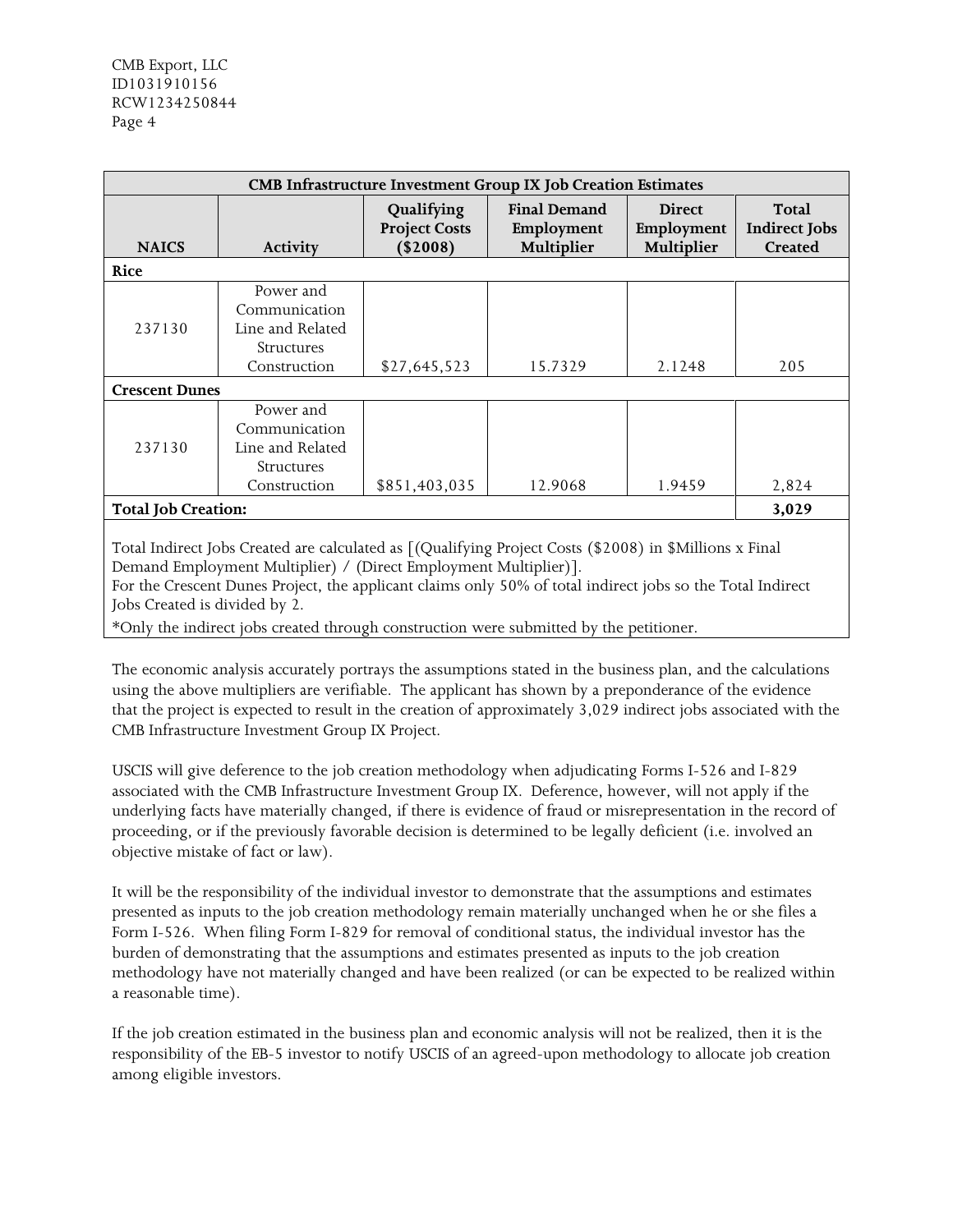# **VI. Guidelines for Filing Form I-526 Petitions based on the CMB Infrastructure Investment Group IX project**

Each individual petition, in order to demonstrate that it is affiliated with CMB Export in conjunction with addressing all the requirements for an individual immigrant investor petition, shall also contain the following:

- 1. A copy of this regional center approval notice and any future amendment approval letters.
- 2. An economic impact analysis which reflects a job creation methodology required at 8 CFR  $\S$  204.6(j)(4)(iii) and shows how the capital investment by an individual immigrant investor will create not fewer than 10 indirect jobs for each immigrant investor.
- 3. A comprehensive, detailed and credible business plan for an actual project that contains the factual details necessary to be in compliance with the requirements described in *Matter of Ho*, 22 I&N Dec. 206 (Assoc. Comm'r 1998).
- 4. Legally executed organizational documents of the commercial enterprise. The documents may be the same documents noted in Section IV of this approval notice.
- 5. If the project timeline has changed significantly from the original business plan, a narrative that explains the changes in the project timeline, along with a timeline that realistically reflects the status of the project should be submitted.

# **VII. Designee's Responsibilities in the Operations of the Regional Center**

As provided in 8 CFR  $\S 204.6(m)(6)$ , to ensure that the regional center continues to meet the requirements of section 610(a) of the Appropriations Act, a regional center must provide USCIS with updated information to demonstrate the regional center is continuing to promote economic growth, improved regional productivity, job creation, and increased domestic capital investment in the approved geographic area. Such information must be submitted to USCIS on an annual basis or as otherwise requested by USCIS. The applicant must monitor all investment activities under the sponsorship of the regional center and to maintain records in order to provide the information required on the Form I-924A, Supplement to Form I-924. Form I-924A is available in the "Forms" section on the USCIS website at www.uscis.gov.

Regional centers that remain designated for participation in the Immigrant Investor Program as of September 30th of a calendar year are required to file Form I-924A in that year. The Form I-924A with the required supporting documentation must be filed on or before December 29th of the same calendar year.

The failure to timely file a Form I-924A for each fiscal year in which the regional center has been designated for participation in the Immigrant Investor Program will result in the issuance of an intent to terminate the participation of the regional center in the Immigrant Investor Program, which may ultimately result in the termination of the designation of the regional center.

The regional center designation is non-transferable, as any changes in management of the regional center will require the approval of an amendment to the approved regional center designation.